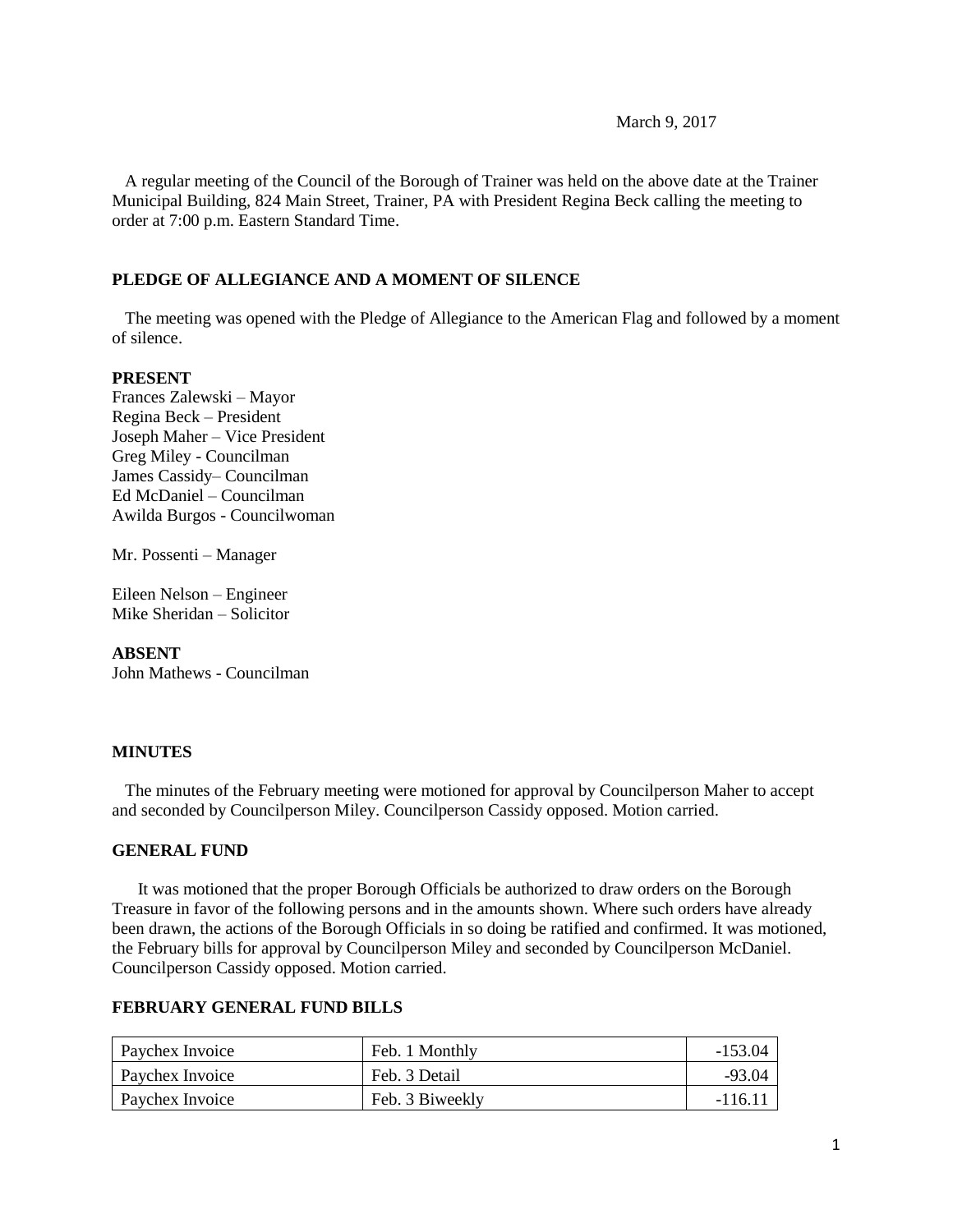| Peer, Donald                       | <b>Uniform Jacket</b>                | $-60.00$     |
|------------------------------------|--------------------------------------|--------------|
| #1 Car Wash Inc.                   | <b>Clean Police Vehicles January</b> | $-200.00$    |
| <b>Chester Water Authority</b>     | Hydrants                             | $-1,195.10$  |
| Charles Higgins & Sons             | Street Light maintenance             | $-218.76$    |
| Home Depot                         | Hwy paint, signs                     | $-89.21$     |
| <b>PECO</b>                        | 2017 Land Lease 854                  | $-10.00$     |
| Peco-Penna. Ave                    | Penna. Ave.                          | $-49.05$     |
| PECO - Garage                      | <b>Hwy Garage</b>                    | $-393.64$    |
| <b>Burke Landscape</b>             | Hwy shear pins                       | $-11.00$     |
| <b>Staples Advantage</b>           | <b>Office Supplies</b>               | $-242.45$    |
| Arthur J. Gallagher                | Liability Ins.                       | $-29,590.64$ |
| <b>Stantec Consulting</b>          | Professional Services                | $-4,870.00$  |
| Prudential Life Ins.               | Life Insurance Kline                 | $-545.00$    |
| Goodyear Auto Service              | Police vehicle tires                 | $-693.21$    |
| Premier Window Tinting             | Police vehicle                       | $-95.00$     |
| Witmer Public Safety Group         | Police equipment                     | $-7.60$      |
| Drugscan, Inc                      | Lab Testing                          | $-672.00$    |
| Broomall Truck & Auto              | Police vehicle tires                 | $-45.00$     |
| <b>ELSAG</b>                       | Camera license reader (Grant)        | $-18,550.00$ |
| Repine, Robert W                   | <b>Reimburse for Auto Parts</b>      | $-21.94$     |
| McKay, James H.                    | NAPA fuses for truck lights          | $-7.99$      |
| <b>Trainer Borough Liquid Fuel</b> | Reimbursement Dump Truck payments    | $-15,149.21$ |
| <b>PECO</b> Street Lighting        | <b>Street Lighting</b>               | $-2,020.77$  |
| PECO-Underpass Lighting            | <b>Underpass Lighting</b>            | $-31.33$     |
| PECO - Municipal Bldg.             | Municipal Bldg                       | $-775.82$    |
| <b>Comcast Cable</b>               | Cable services                       | $-78.40$     |
| T Frank McCall's Inc               | <b>Bldg</b> supplies                 | $-135.55$    |
| <b>B&amp;L</b> Disposal            | <b>Trash service</b>                 | $-6,077.00$  |
| Broomall Truck & Auto              | Hwy pickup truck repair              | $-1,082.29$  |
| De Co Solid Waste                  | <b>Tipping Fees</b>                  | $-2,934.36$  |
| Pa One Call System, Inc.           | Monthly fax service                  | $-15.24$     |
| Charles Higgins & Sons             | Street Light maintenance             | $-157.77$    |
| Ally                               | Police vehicle payment               | $-20,913.06$ |
| Talley's Garage & Towing           | Police Vehicles                      | $-655.00$    |
| Sunoco - SunTrak                   | Police vehicle fuel                  | $-1,735.25$  |
| Witmer Public Safety Group         | Police equipment                     | $-110.00$    |
| <b>Aston Sunoco</b>                | Police Vehicles                      | $-71.20$     |
| <b>ELSAG</b>                       | Police reader (Grant)                | $-1,250.00$  |
| <b>U S Postal Service</b>          | Large letter mailed                  | $-1.19$      |
| <b>Trainer Borough Seniors</b>     | 2017 Senior Citizens Appropriation   | $-1,000.00$  |
| <b>TYAA</b>                        | 2017 TYAA Appropriation              | $-1,000.00$  |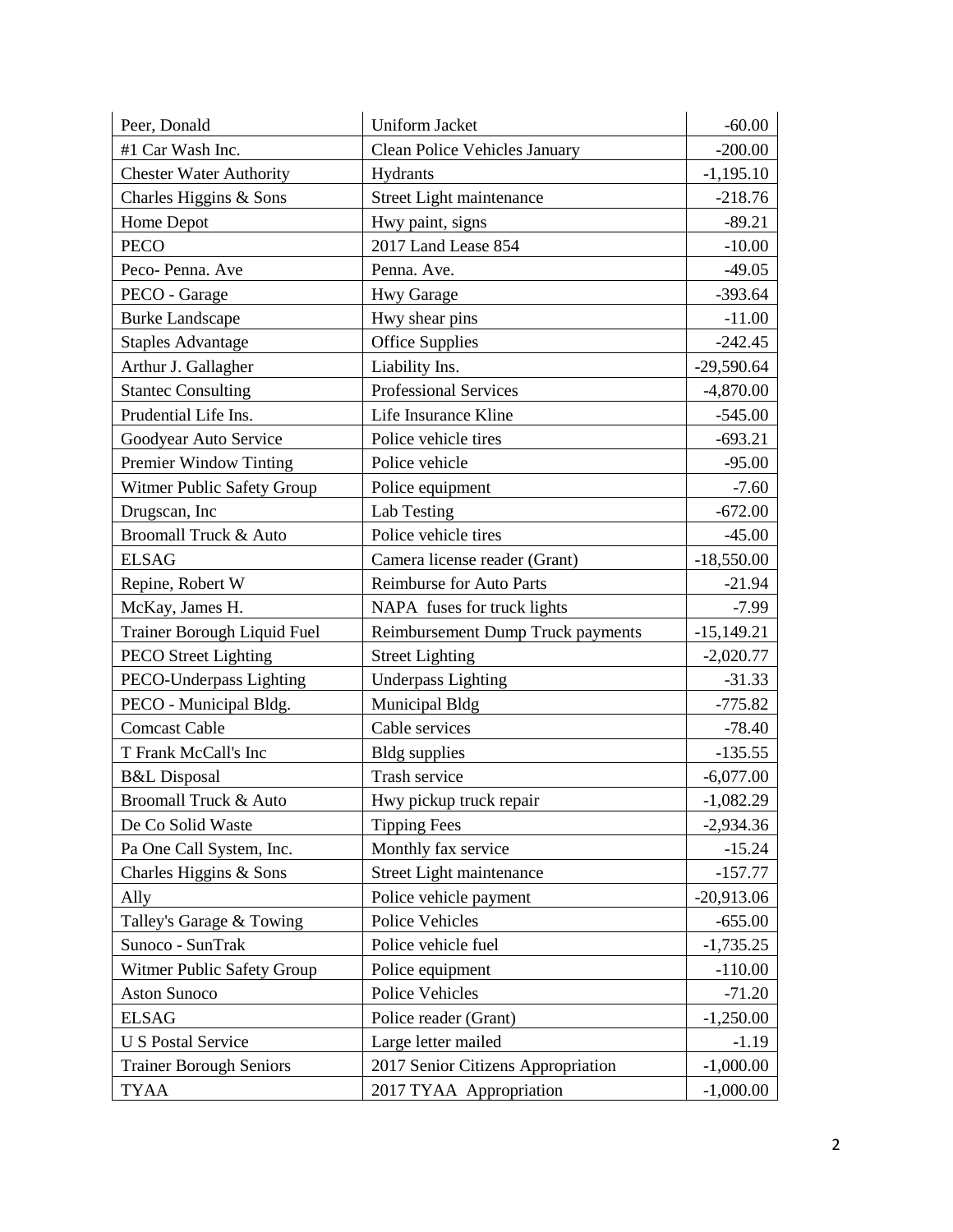| Manny's Welding                 | Highway garage demo                       | $-6,600.00$  |
|---------------------------------|-------------------------------------------|--------------|
| McKay, James H.                 | Highway Bolts from Coburn-Myers           | $-7.00$      |
| Paychex Invoice                 | Feb.17 Detail Pay                         | $-96.45$     |
| Paychex Invoice                 | Feb.17 Biweekly                           | $-120.75$    |
| <b>Charles Williamson/WBCS</b>  | 2017 Tax Collector Program                | $-750.00$    |
| TD Card Services                | QB, Police equip(Grant), Playground equip | $-1,626.67$  |
| Witmer Public Safety            | Police equipment                          | $-75.00$     |
| Chester Water - HJP             | HJ Park                                   | $-18.36$     |
| <b>DCIU</b>                     | <b>Health Benefits</b>                    | $-20,850.61$ |
| Barbacane, Thornton & Co        | Professional Services                     | $-17,525.00$ |
| Marcus Hook Borough             | <b>Fire Station January</b>               | $-1,158.74$  |
| Marcus Hook Borough             | Fire Truck January                        | $-218.23$    |
| Delcora                         | Penn. Ave.                                | $-109.25$    |
| Durham & James, P.C.            | <b>Trainer Zoning Hearing</b>             | $-256.66$    |
| Nextel                          | Cell phones Jan.                          | $-141.28$    |
| <b>Integral Systems Corp</b>    | Computer maintenance/repair               | $-225.00$    |
| <b>United Concordia</b>         | <b>Dental Coverage</b>                    | $-1,495.77$  |
| <b>Comcast Cable</b>            | Cable services                            | $-287.22$    |
| A.R.D. Uniform                  | Police uniforms                           | $-285.60$    |
| <b>Comcast Business</b>         | Phone service VOIP                        | $-363.95$    |
| Wayne Radio                     | Police radios (Grant)                     | $-300.00$    |
| Delco Alarm System              | Highway Building alarm                    | $-130.50$    |
| <b>Intercon Truck Equipment</b> | Hwy backup beeper                         | $-22.50$     |
| Eagle Point Gun/TJ Morris       | Police ammo (Grant)                       | $-1,522.34$  |
| Red the Uniform Tailor          | Police uniforms                           | $-546.30$    |
| <b>Staples Advantage</b>        | Office supplies                           | $-396.95$    |
| Chester Water - Municipal       | Municipal Bldg                            | $-53.59$     |
| Delcora                         | <b>Municipal Bldg</b>                     | $-127.77$    |

# **PAYROLL ACCOUNT**

 It was motioned by Councilperson Maher and seconded by Councilperson Miley that Payroll for the month of February is paid. Councilperson Cassidy opposed. Motion carried.

## **FEBRUARY PAYROLL FOR ALL EMPLOYEES**

 Total payroll for the month of February \$84,792.53 Payroll includes reimbursable Police Detail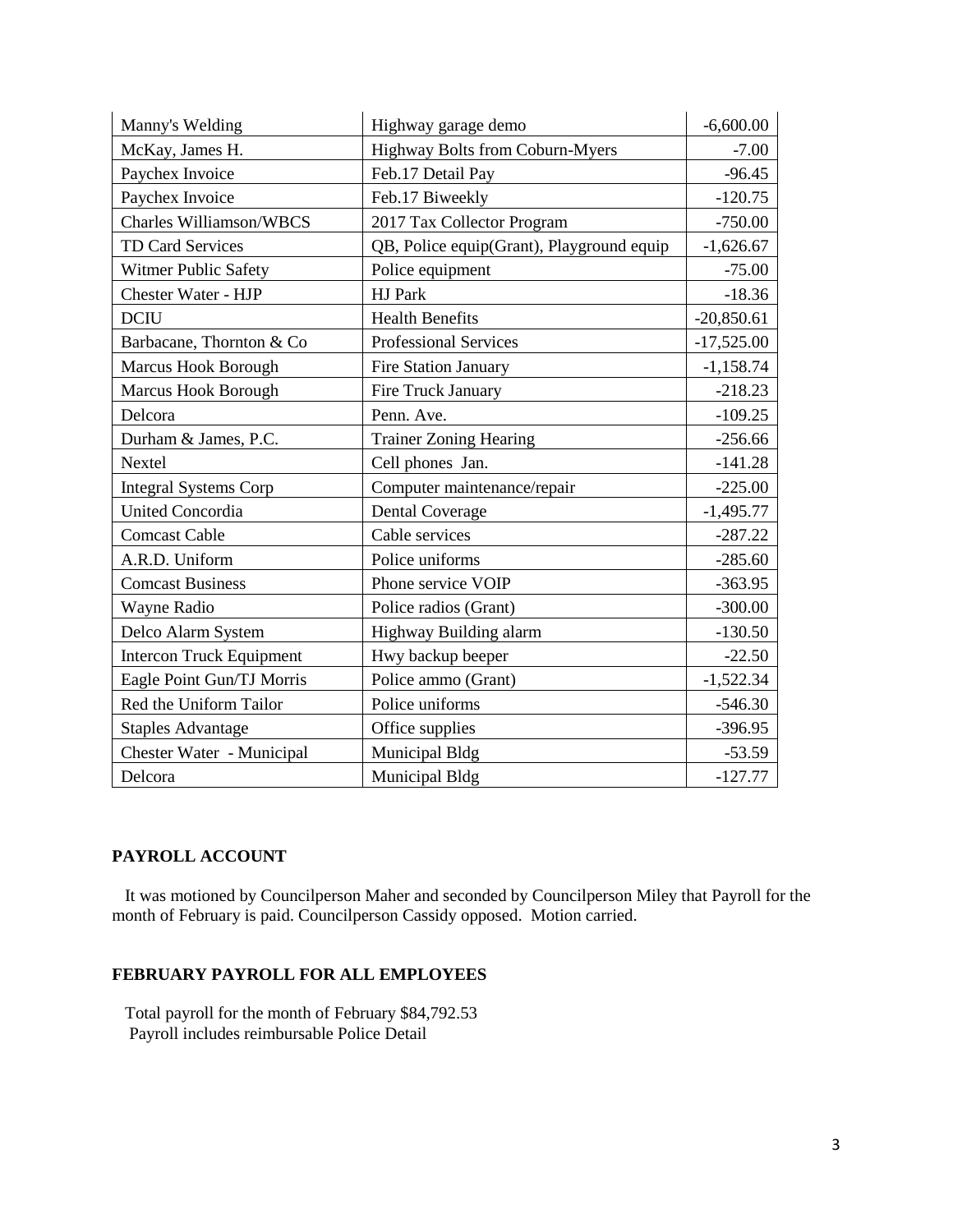## **LIQUID FUEL BILLS**

Liquid Fuel Bills for the month of February meeting were motioned for approval by Councilperson Cassidy and seconded by Councilperson Burgos. No opposition. Motion carried.

#### **FEBRUARY LIQUID FUEL BILLS**

| Mauger      | Hwy vehicle fuel        |              |
|-------------|-------------------------|--------------|
| <b>PECO</b> | <b>Traffic Lighting</b> | າາວ<br>18.44 |

## **COMMUNITY CENTER BILLS**

 Community Center Bills for February meeting were motioned for approval by Councilperson Cassidy to accept and seconded by Councilperson McDaniel. No opposition. Motion carried.

| PECO electric                | CC Electric                     | $-14.81$    |
|------------------------------|---------------------------------|-------------|
| PECO gas                     | CC Gas/Electric                 | $-1.054.44$ |
| <b>Banta's Bestway Trash</b> | Dumpster removal                | -60         |
| Home Depot                   | CC tile replacement Ladies room | $-27.77$    |
| Delcora                      | Sewer bill                      | -289.82     |

## **FEBRUARY COMMUNITY CENTER BILLS**

#### **PERMITS & LICENSE**

The Permits of the February meeting were motioned for approval by Councilperson Cassidy and seconded by Councilperson Maher. No opposition. Motion carried.

#### **PERMITS & LICENSE – FEBRUARY**

| 1 Building permits            | \$98.00  |
|-------------------------------|----------|
| 1 Contractor license          | \$100.00 |
| 5 C/O Applications            | \$450.00 |
| 0 Plumbing permits            | \$0      |
| 0 Electrical permits          | \$0      |
| 0 Zoning                      | \$0      |
| 0 Other Permits/License       | \$0      |
| Amount turned over to Borough | \$648.00 |

#### **CHESTER WATER AUTHORITY**

0 - Street Openings Amount turned over to Borough \$0 **PECO** 0 – Street Openings Amount turned over to Borough \$0 **DELCORA** 0 – Permits Amount turned over to Borough \$0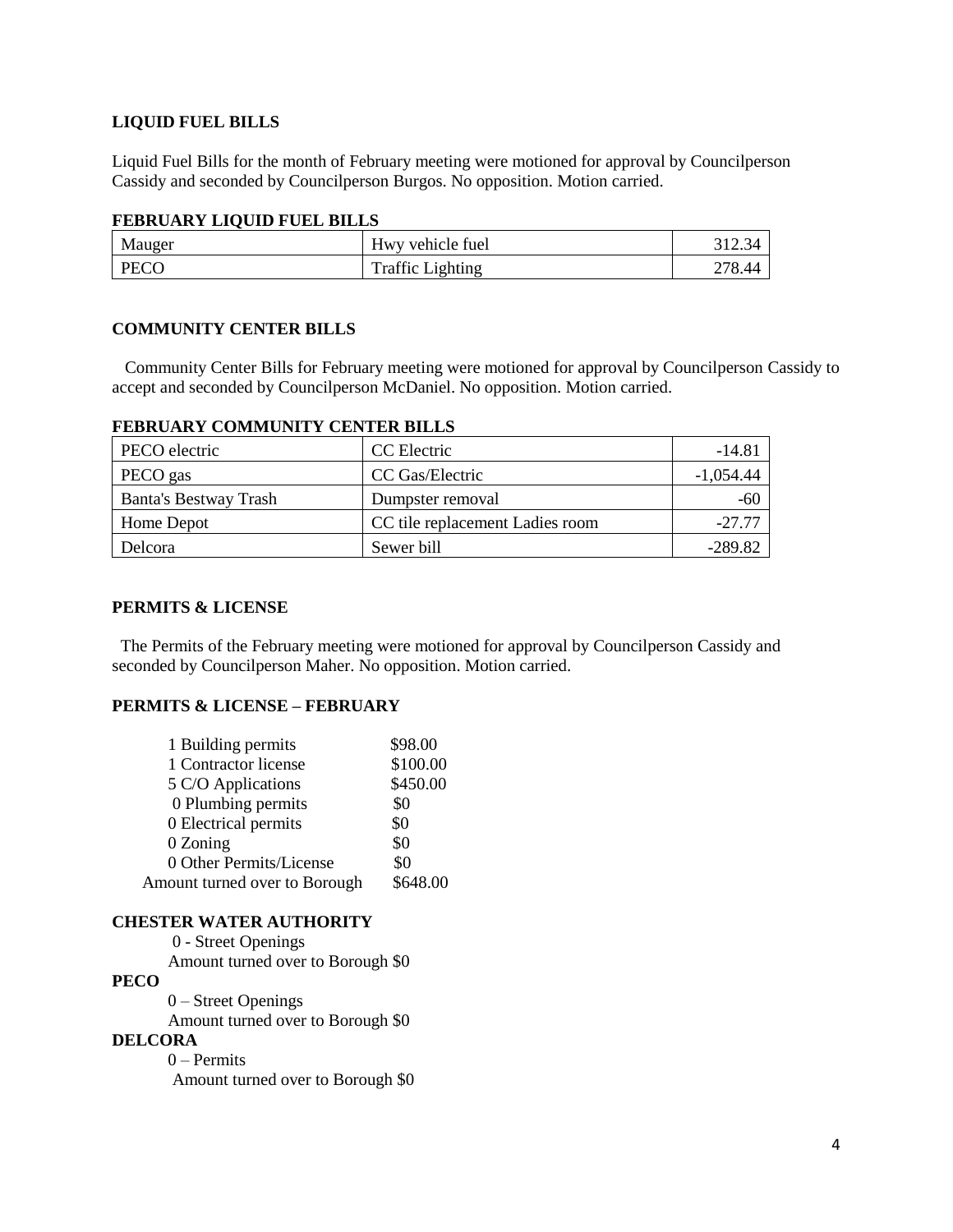#### **CORRESPONDENCE**

 It was motioned by Councilperson Maher and seconded by Councilperson Cassidy that the correspondence for February be accepted and any necessary action taken. No opposition. Motion carried.

## **FEBRUARY CORRESPONDENCE**

- Received from Keystone an electronic deposits in the amount of \$100,342.43 February EIT distribution.
- Received from Keystone an electronic deposits in the amount of \$10,643.04 February LST distribution.
- Received from Delaware County Monthly Deed Reconciliation for January and a check in the amount of \$548.44
- Received from Delaware County Tax Claim Monthly for January and a check in the amount of \$251.27.
- Received from Delaware County January Monthly Transfer Report.
- Received from Peco a letter dated February 28, 2017 in regards to Municipal interaction forum luncheon.
- Received from DEP a copy of a letter dated February 8, 2017 sent to Monroe in regards to Storage tank Program.
- Received from DEP a copy of a letter dated February 23, 2017 sent to Monroe in regards to Remedial Action Plan Disapproval.
- Received from DEP a copy of a letter dated March 1, 2017 sent to Lester McLaurin in regards to Storage tank Program.
- Received a letter dated February 28, 2017 in regards to workers comp changing from AmeriHealth to AmTrust Co.

# **QUESTIONS AND COMMENTS FROM AUDIENCE ON CORRESPONDENCE**

None

# **ANY MATTERS THAT NEED COUNCILMANIC ACTION**

None

## **COMMITTEE REPORTS**

## **MAYOR**

Mayor Zalewski swore in Part-time Police Officer Steve DiBello after motion to hire.

- Dawn Martinez will be working on the Carnival
- Dawn and Awilda will be in charge of the food drive in the fall.
- TYAA Cheerleaders are in Virginia for the National competition.
- There are 4 Council seats plus Mayor for the election, the present candidates are interested in retaining their positions.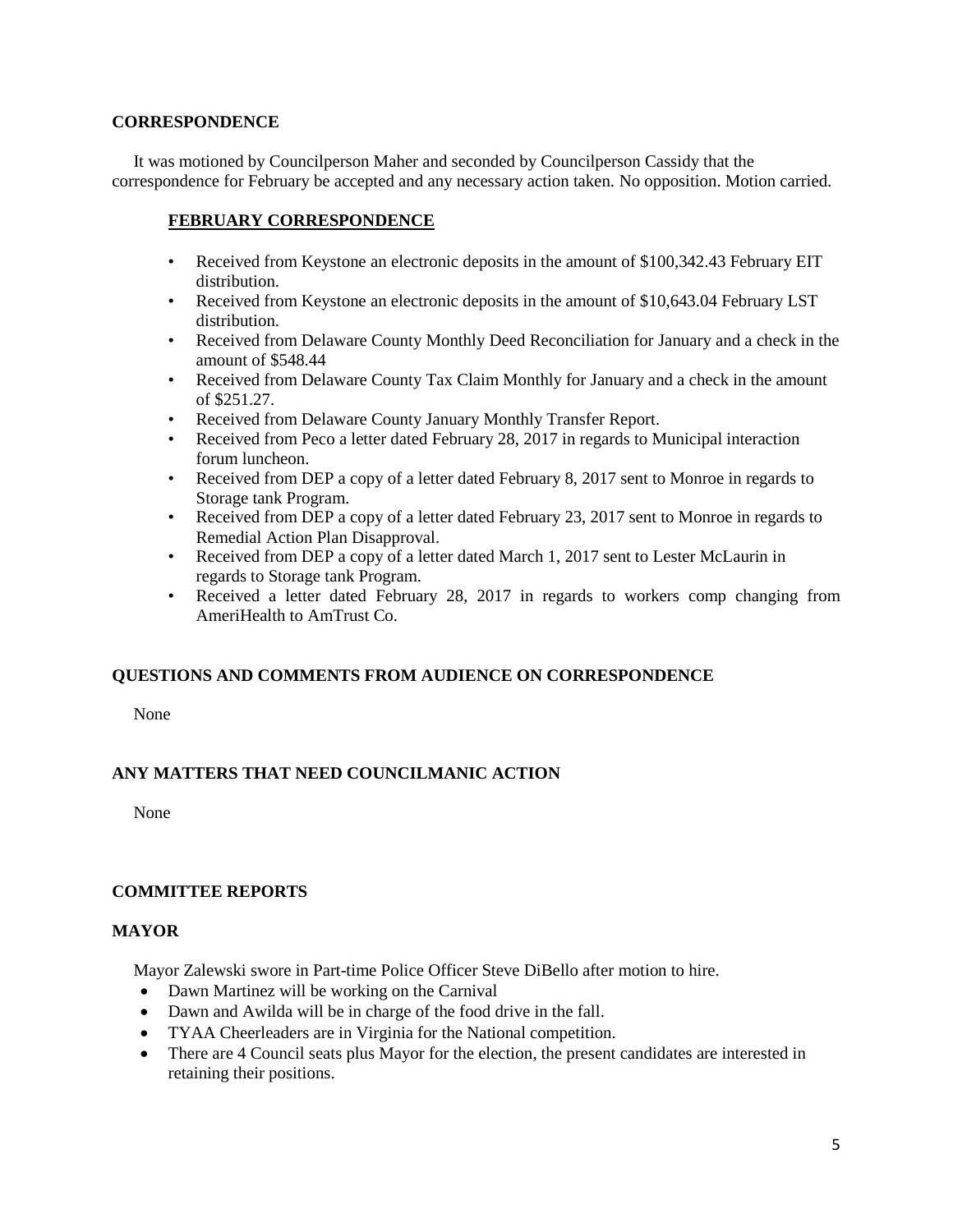**\*POLICE CHIEF –** Chief Priscopo had nothing to report.

## **MANAGER**

Mark Possenti

- Still looking into discussed grants
- Congressman Meehan amending Section 8 due to high tax delinquencies in Section 8 properties

# **FINANCE**

Councilman Maher

- Still early in the year for a finance report
- This Sat the  $11<sup>th</sup>$  there will be a Craft Fair from  $10 3$  at the Community Center

# **MUNICIPAL BUILDING/RECREATION**

Councilman Mathews was absent

## **FIRE/PARKS/ENVIRONMENT**

Councilman Cassidy stated welcome to Trainer's March Council meeting. The bus shelter along  $9<sup>th</sup>$ street has been relocated to a more used location and is being utilized and is appreciated. When the weather breaks, there is some cosmetic work scheduled for this shelter. Painting and some body work. The tree situation in the park is ongoing. Still need to do some house cleaning with the fallen and hanging branches. Some discussion was done on this by Council; and if any resident wants to contribute a tree in memory of anyone, the Borough will welcome it but will not be responsible should your tree die or get damaged.

There are plenty of activities planned for the park this year including the continuation of the weekend summer program headed by Jennifer Frazier. Any help would be appreciated by the group. We hope you are able to attend and maybe even get involved in them. Remember, it is your park.

Some recent illegal dumping was discovered on the Townshipline side of the park. This has prompted the Borough to look into locking that end of the park at dusk. Residents can still access the park from the  $9<sup>th</sup>$ street side. On this end there are homes, some with cameras that may help in the elimination of any illegal dumping.

The playground between  $3<sup>rd</sup>$  and  $4<sup>th</sup>$  now has new swings and a basketball net, this has been welcomed by several residents with small children in the area. Please help keep it clean and safe by reporting any incidents you feel may be harmful to the existence of this playground.

By now everyone has gotten their DELCORA bills and may have noticed another fee. This fee in a nutshell is the result of DEP regulations and all the communities are required to pay this fee. When rain water seeps into the sanitary lines, it causes a need for extra processing of the increased flow into their plant.

Members still needed for firehouse.

Summer is coming, please be safe and enjoy.

The monthly fire report for February was illegible but on file.

# **PUBLIC SAFETY/BOH**

President Beck read February Code Enforcement report: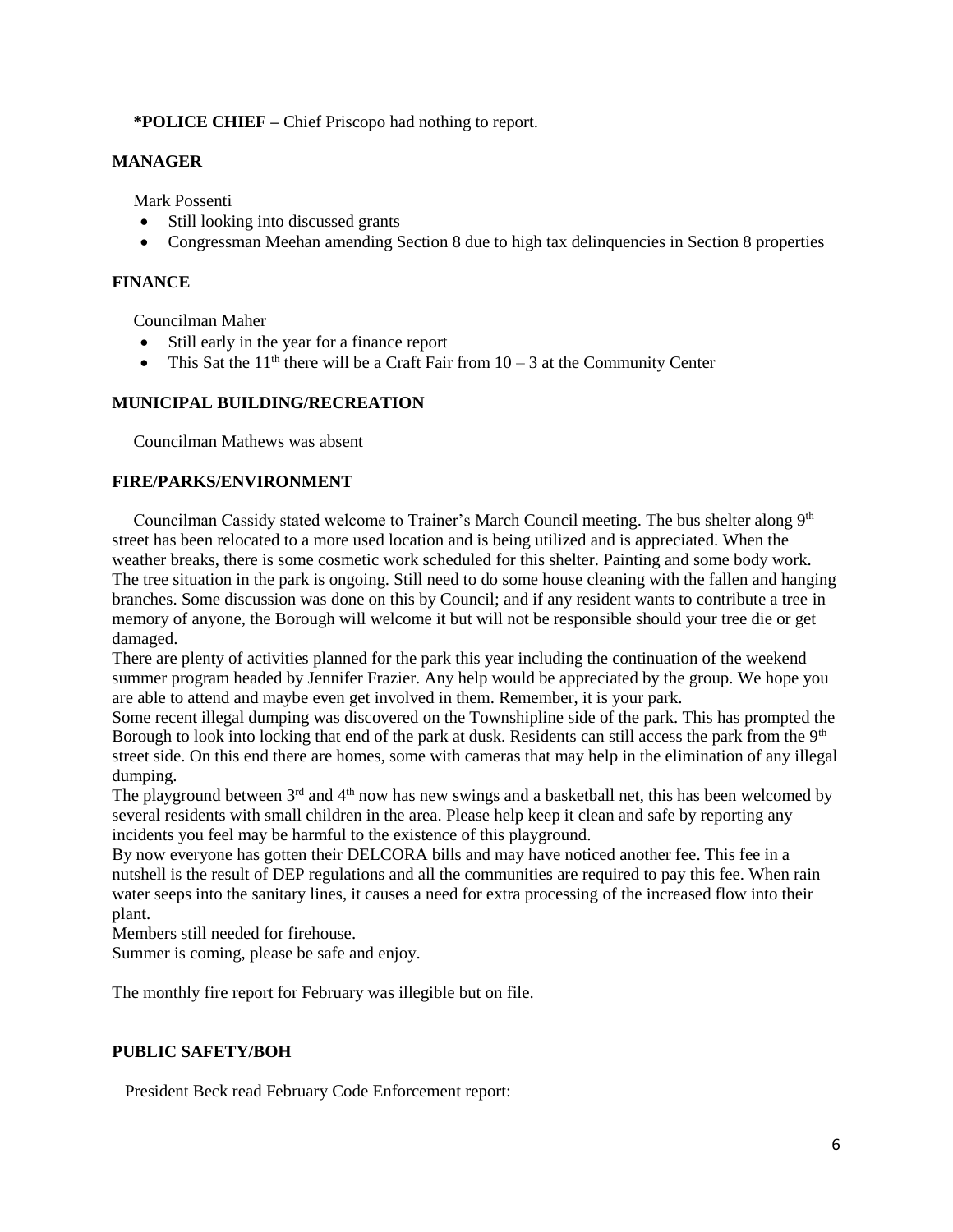Building permits – 4, Contractor Licenses – 2,  $C/O's - 21$ , Zoning permits – 0, numerous property maintenance violations.

# **COMMUNITY OUTREACH/NEWSLETTERS**

Councilwoman Burgos had nothing to report.

## **COMMUNITY REDEVELOPMENT**

Councilman Ed McDaniel

Wants to gather a list of Borough owned properties for redevelopment

# **HIGHWAY/STREET LIGHTS**

Councilman Miley

- Report any known potholes to the Borough
- Waiting for cost to plant ivy on the Ridge Rd. embankment

# **CODE ENFORCEMENT OFFICER**

Nothing to report.

## **TAX COLLECTOR**

- Tax Collector report for February as follows: Total Collected as of February 28, 2017 is \$58,849.13, Total Uncollected as of February 28 is \$1,156,539.72. 766 Outstanding Bills.
- Delinquent taxes have been filed.

## **SCHOOL BOARD DIRECTOR**

Mary Magaw was absent.

## **MONROE ENERGY**

Adam Gattuso

- The Low Sulphur project is moving along and should be complete by the end of the year
- Refinery applied for RCAP Grant to offset the project costs which is more than the cost of the refinery purchase. Asked the Borough to submit a letter to RCAP supporting the Refinery

## **ENGINEER**

**Engineer's Report** Attached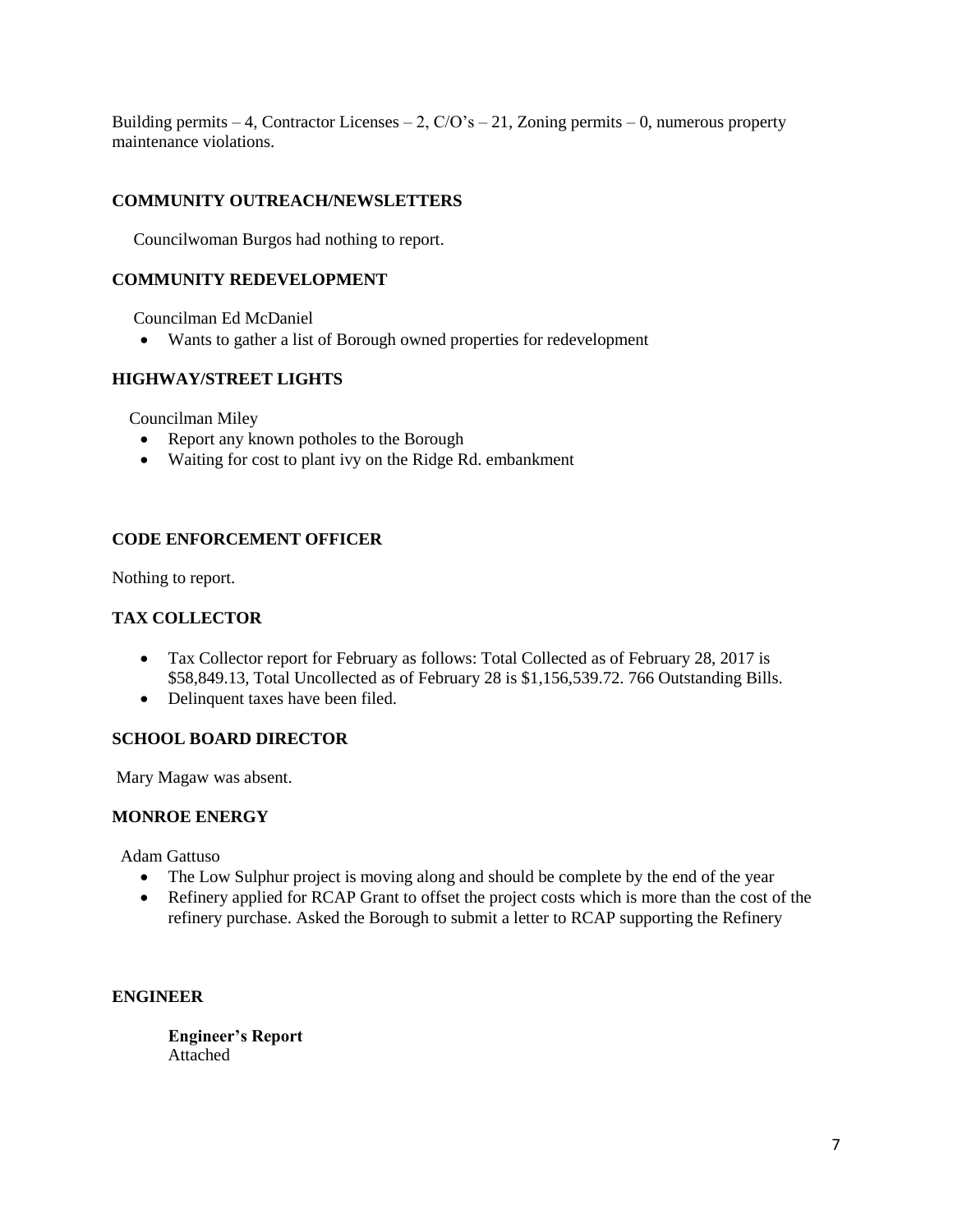## **SOLICITOR**

Mike Sheridan

- Went to court for Injunction to demo property at  $4226 \text{ W } 7^{\text{th}}$  St. Further developments need to be discussed in an Executive.
- The matter of Delaware Co. Animal Control placing the Borough in collections has been addressed and the Borough does not owe them any money.
- Working on Nealy Blvd. agreement to be on next month's agenda.

## **ORDINANCES**

None

## **RESOLUTIONS**

• Resolution 1032 adoption of 2016 Delaware County Hazard Mitigation Plan. Motioned by Councilperson Maher, seconded by Councilperson Cassidy. No opposition. Motion carried.

# **OTHER ACTION ITEMS**

- Hire part-time Police Officer Stephen DiBello. Motion made by Councilperson Maher, seconded by Councilperson Burgos. No opposition. Motion carried.
- Reimburse Liquid Fuels account in the amount of \$9.229.49 for second installment of Hwy Dump Truck. Motion made by Councilperson Maher, seconded by Councilperson McDaniel. No opposition. Motion carried.
- Councilperson Cassidy made a motion to send a letter, supporting Monroe Energy, in their application for the RCAP Grant, seconded by Councilperson Burgos. No opposition. Motion carried.
- Motion to authorize payment amount for ADA Curb Ramp County Aid project. Councilperson Cassidy made the motion, seconded by Councilperson Maher. No opposition. Motion carried.

# **OLD COUNCILMANIC BUSINESS**

None

## **NEW COUNCILMANIC BUSINESS**

The Office/Police and networking issue of the copier in the building is still up for further discussion.

## **QUESTIONS AND COMMENTS FROM AUDIENCE**

Jennifer Frazier and Rec Board Member, Ridge Rd – Asked permission to get donations/fundraiser for Recreation events, permission granted. Asked for lines to painted for tennis and BB courts, Granted Debbie Mervine, 1316 Forrest St. – Asked how long gas line project on Forrest St was going to last and if roads would be restored properly. Eileen Nelson will be in touch with Peco to assure restoration is done per Borough Ordinance.